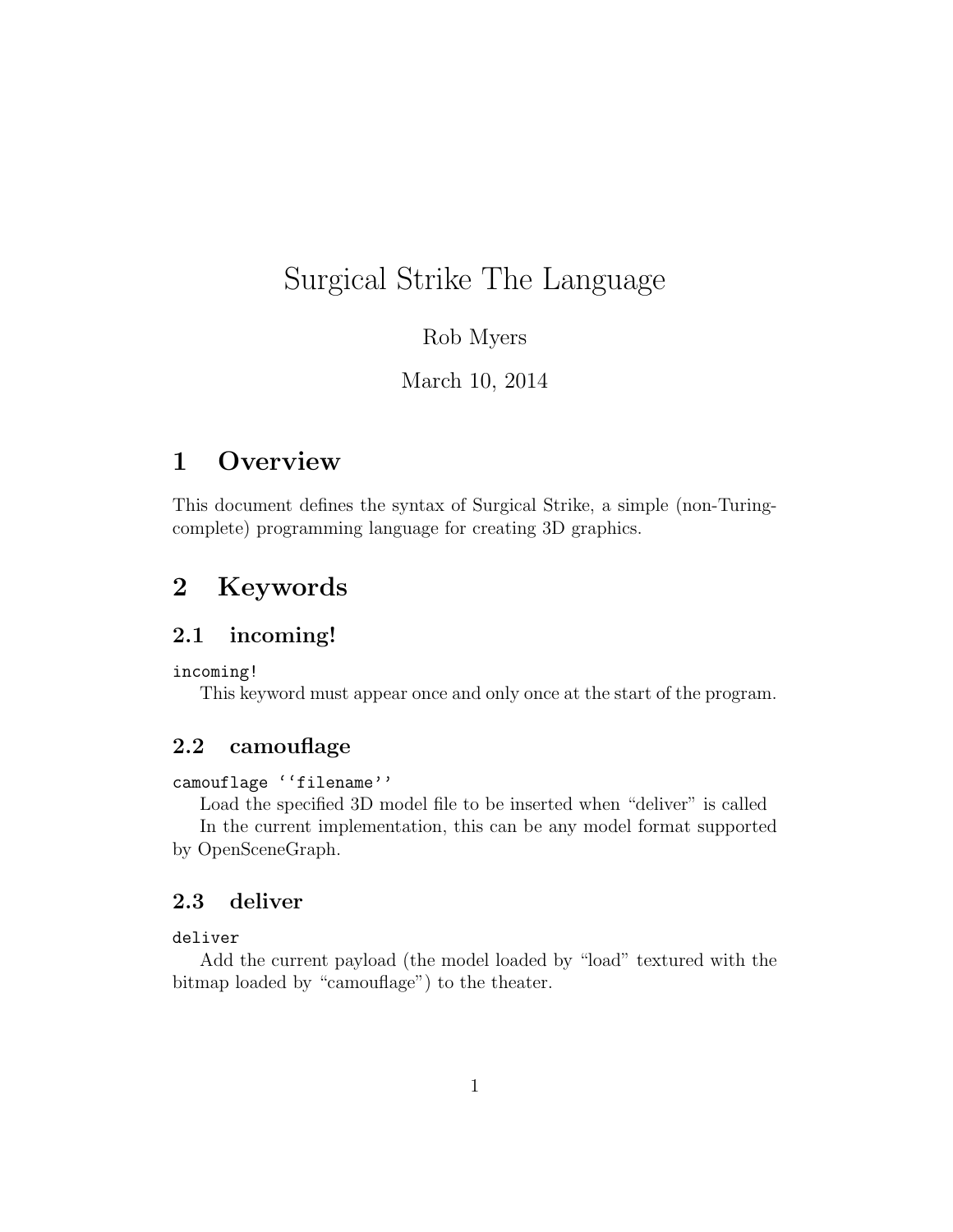### 2.4 clear

#### clear

Pop the current transformation matrix from the save stack.

#### 2.5 codeword

#### codeword name

Start defining a new codeword with the given name.

This name must be unique within the .strike file.

It must start with a letter from a-z, and can contain only letters from a-z and numbers from 0-9.

Codewords cannot contain definitions for other codewords, but may contain calls to them.

### 2.6 load

payload ''filename''

Load the specified 2D bitmap image file to be mapped on to the current model when "deliver" is called

In the current implementation, this can be any 2D bitmap format supported by OpenSceneGraph.

#### 2.7 manouver

#### manouver radius lambda phi

radius is the radius from the current origin, in multiples of the (approximate) bounding sphere of the payload.

lambda is longitude around the current origin, in degrees.

phi is latitude around the current origin, in degrees.

### 2.8 mark

#### mark

Push the current transformation matrix onto the save stack.